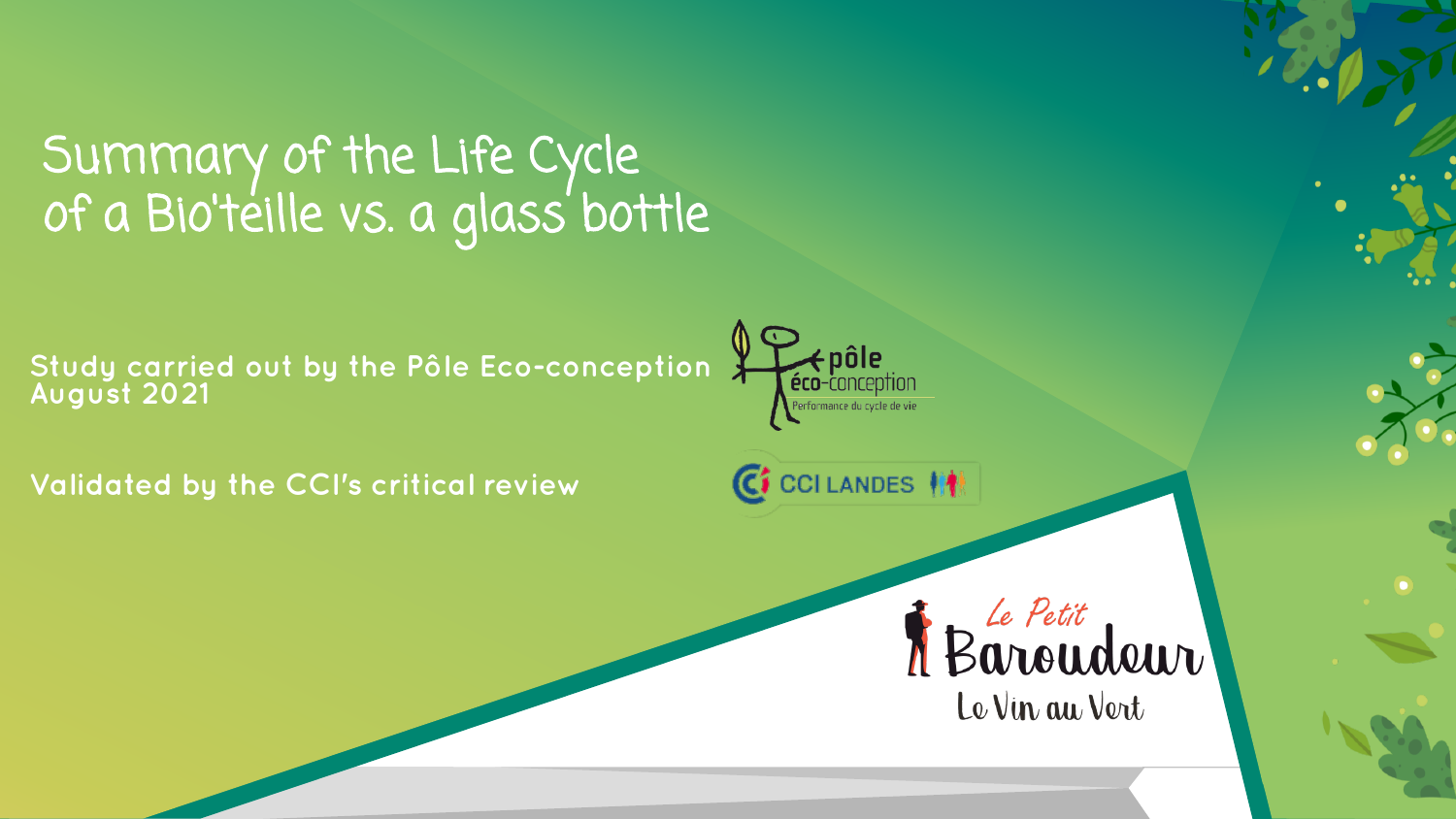# Why a LCA\* ?

#### Objectives of the LCA study

- Identification of environmental issues in the creation of a new container: the Bio'teille  $\bullet$
- Comparison of its impact with a standard glass bottle  $\bullet$
- Scientific evidence •
- Understanding by the general public •

#### Why the Pôle éco-conception ?

- National Centre on Eco-design and Life Cycle Performance  $\bullet$
- Founder of the European network of eco-design centres and operates at national level in close • collaboration with Ademe.
- Compliance with the recommendations of ISO 14040 and 14044 •

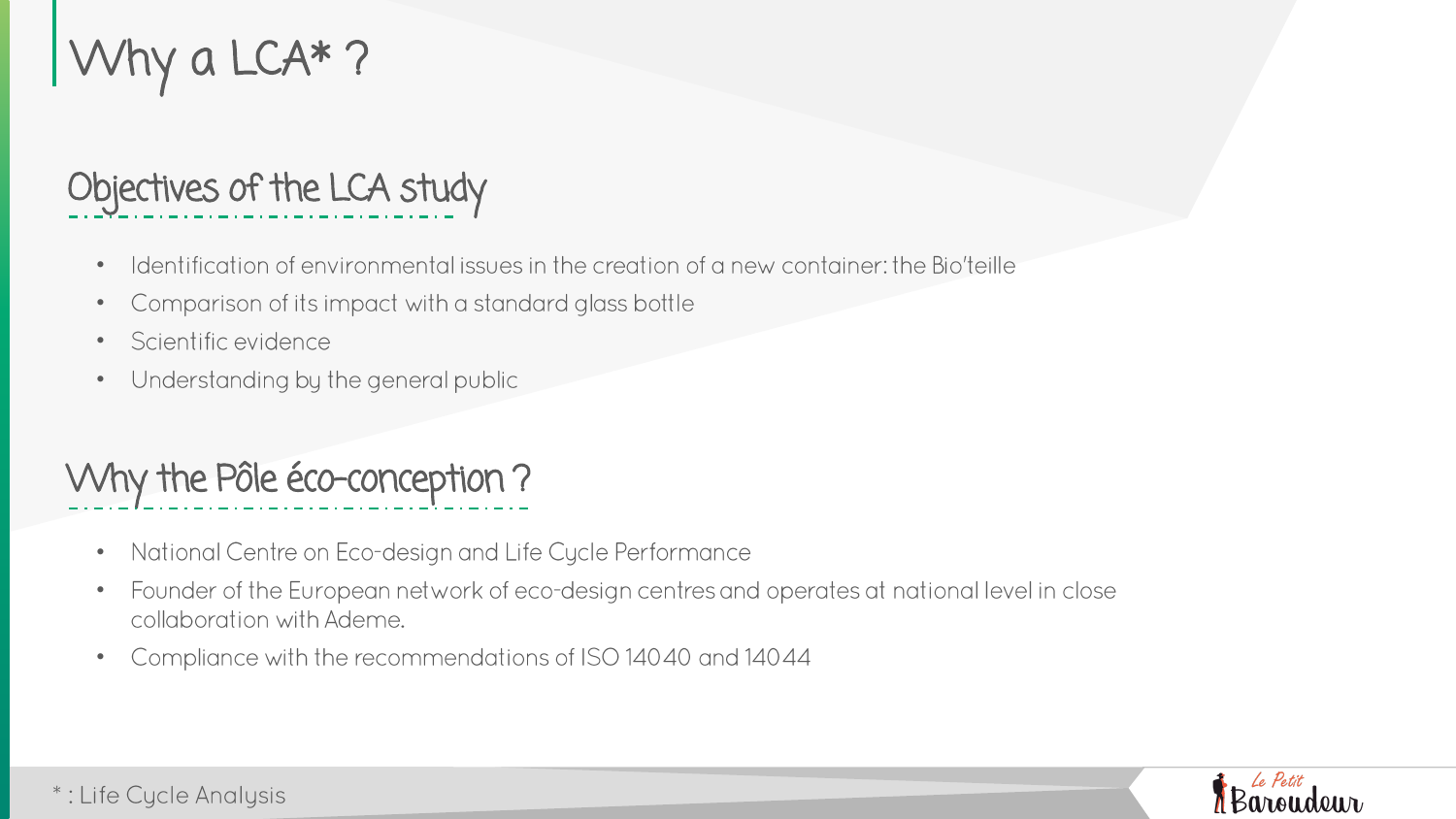### Description of the products modelled



- Moulded fibre wine bottle containing a flexible single • material plastic bag
- Decomposable and suitable for the plastic and • paper/cardboard recycling industry in France
- Market in France •
- Total weight: 53 g •

| <b>COMPONENT</b>     | MATERIAL                  | <b>MASS</b>    |
|----------------------|---------------------------|----------------|
| <b>Shell</b>         | Recycled<br>moulded fibre | 35q            |
| <b>Plastic pouch</b> | PE + EVOH                 | 11g            |
| Cap                  | PE HD                     | 6g             |
| Label                | <b>Coated paper</b>       | 1 <sub>G</sub> |
| Glue                 | Acrylic glue              |                |



Acrylic glue

**Glue**



 $\sqrt{2}$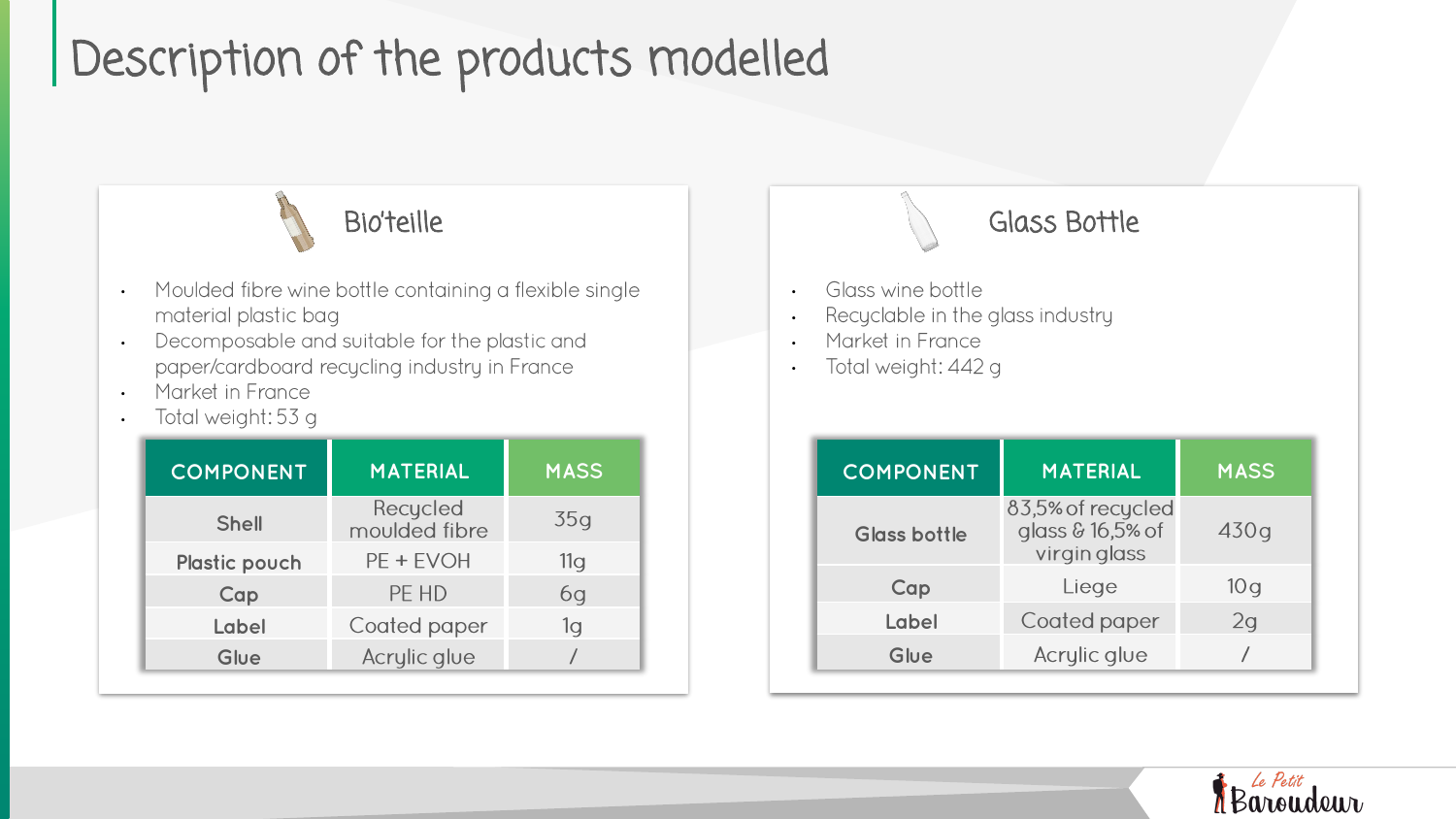# Methodology of the analysis

Life cycle assessment aims to evaluate the environmental impacts of a product at all stages of its life cycle



In this study, the results of the analysis are presented by distinguishing four life cycle stages:

- Raw materials for the manufacture of materials
- Manufacturing processes
- Transport & supply  $(\heartsuit)$
- End of life (from consumer to waste treatment)  $\circledcirc$

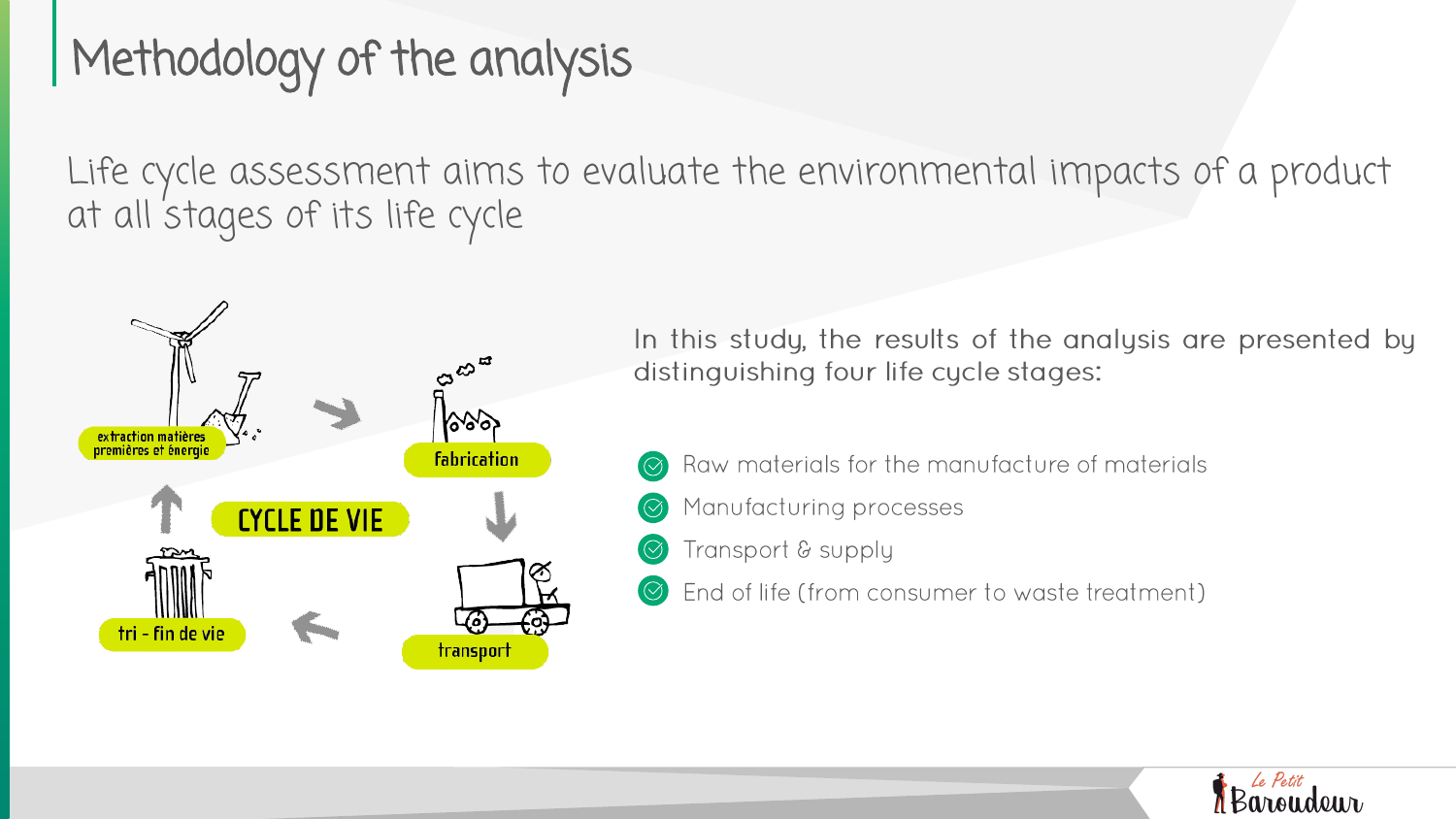# Methodology of the analysis

The 5 environmental impact indicators to measure environmental performance in each life cycle stage

**Climate change** (kg éq. CO2): Greenhouse effect is a natural phenomenon that maintains a temperature on Earth that is conducive to the development of life. Human activities are amplifying this **phenomenon** too quickly for most species to adapt to rising temperatures.

**Aquatic eutrophication** (kg P ég): "Asphyxiation" of waters by the accumulation of nutrients (nitrates, phosphates, etc.) from domestic and industrial wastewater, agriculture and intensive livestock farming, causing a **proliferation of algae** which **consume the oxygen** present in the water and endanger the fauna and flora.

**Acidification** (kg mol H+ éq) : Increase in acidifying substances (sulphuric acid, hydrochloric acid, etc.) in the soil, in a watercourse or in the **air** from sulphur dioxide and nitrogen oxides (emitted during the combustion of coal and oil), which cause **damage to vegetation** and threaten the **balance of biodiversity.** 

**Resource depletion** (kg Sb ég) : Represents the extraction of non**renewable minerals and fossil** fuels (oil, copper, gold, lithium, etc.) based on available reserves and current consumption.

**Depletion of the ozone layer** (kg CFC-11 ég) : Represents the **emissions into the air of gases**  layer. The ozone layer blocks part of the sun's ultraviolet rays. Its destruction **increases the risk of cancer** (skin. etc.).

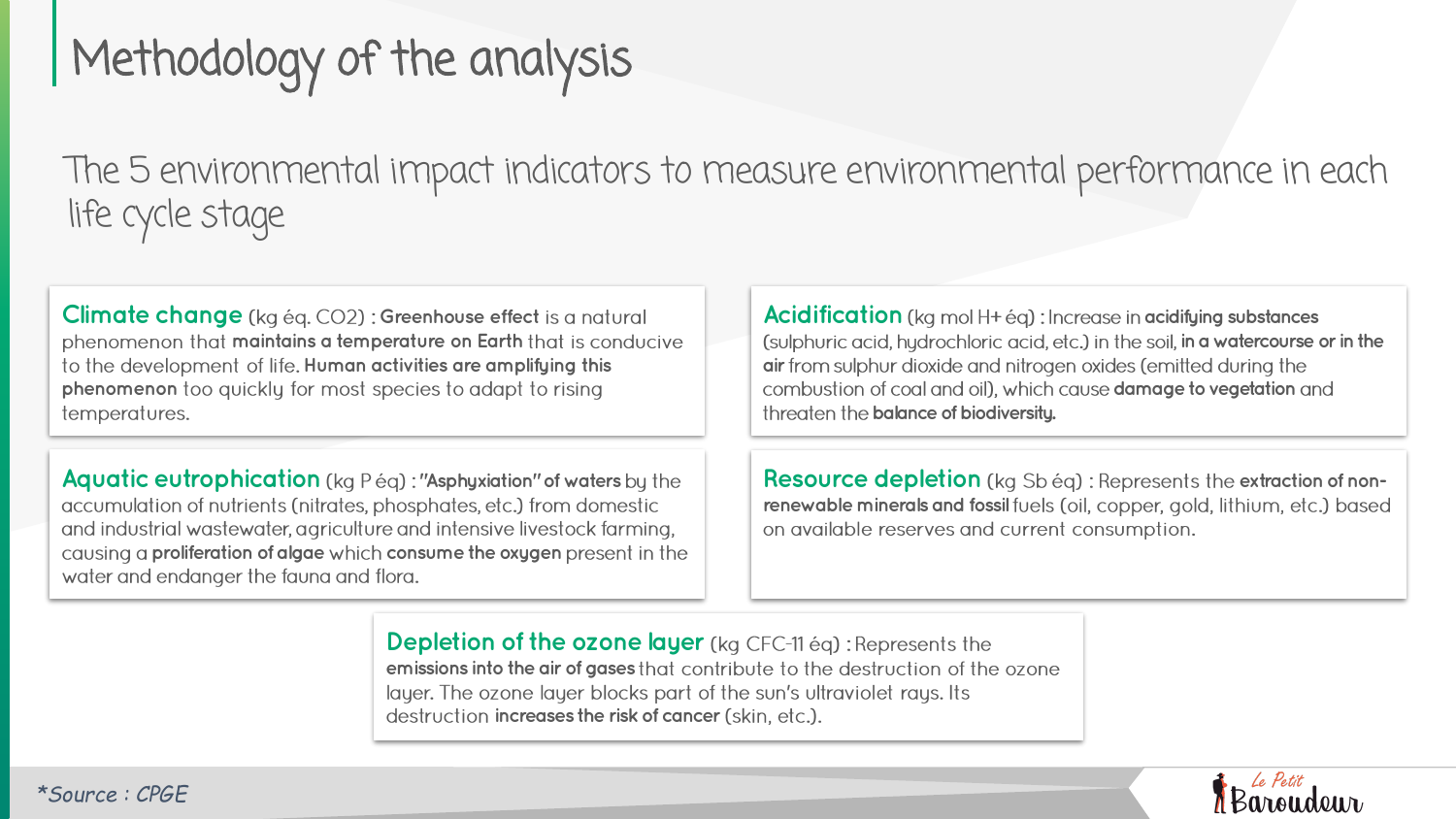### Results: Environmental impacts

Comparison of environmental impact indicators integrating the life cycle



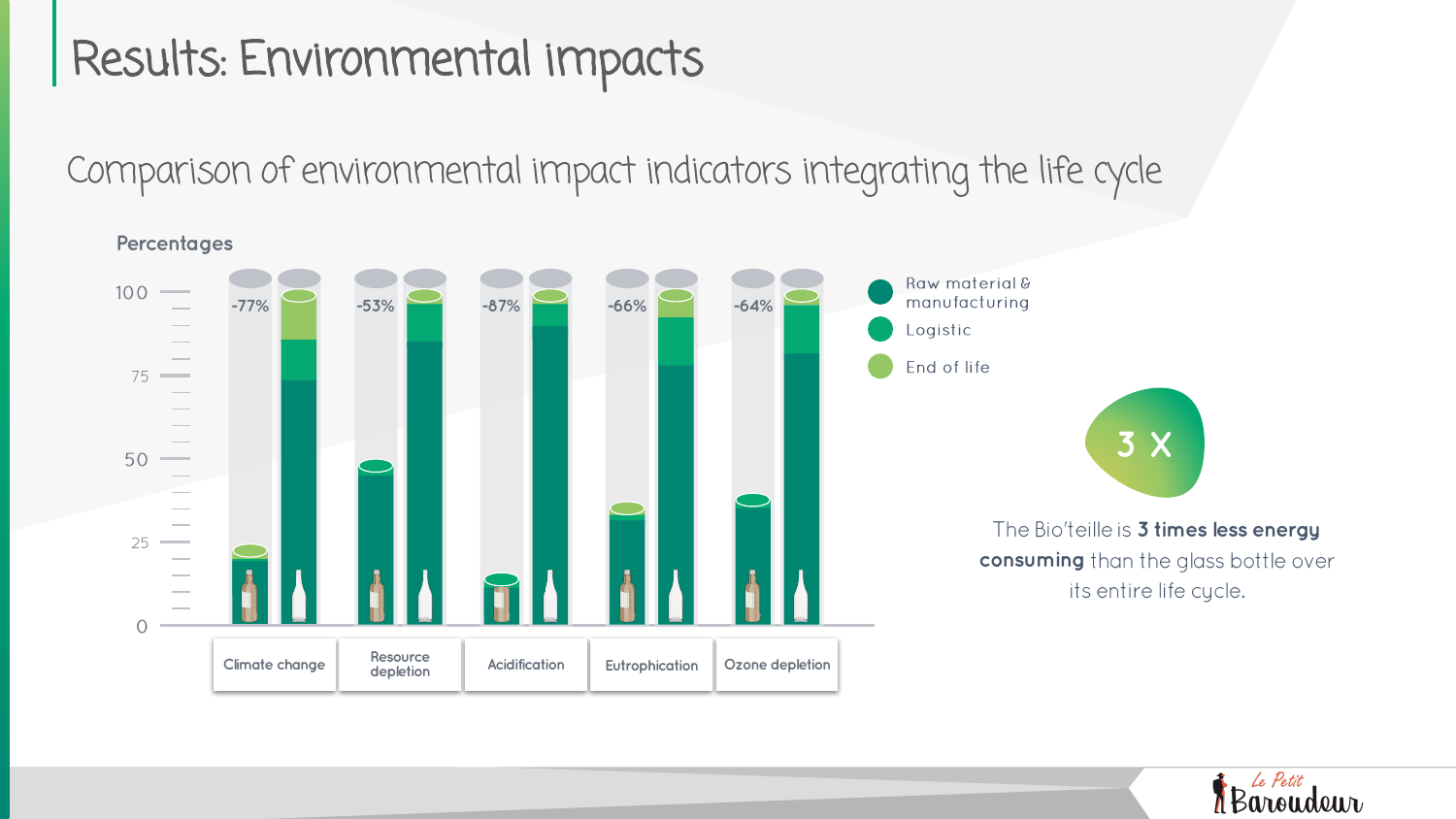#### Results: Focus on CO2 emissions

Comparison of greenhouse gas emissions (in grams per litre)



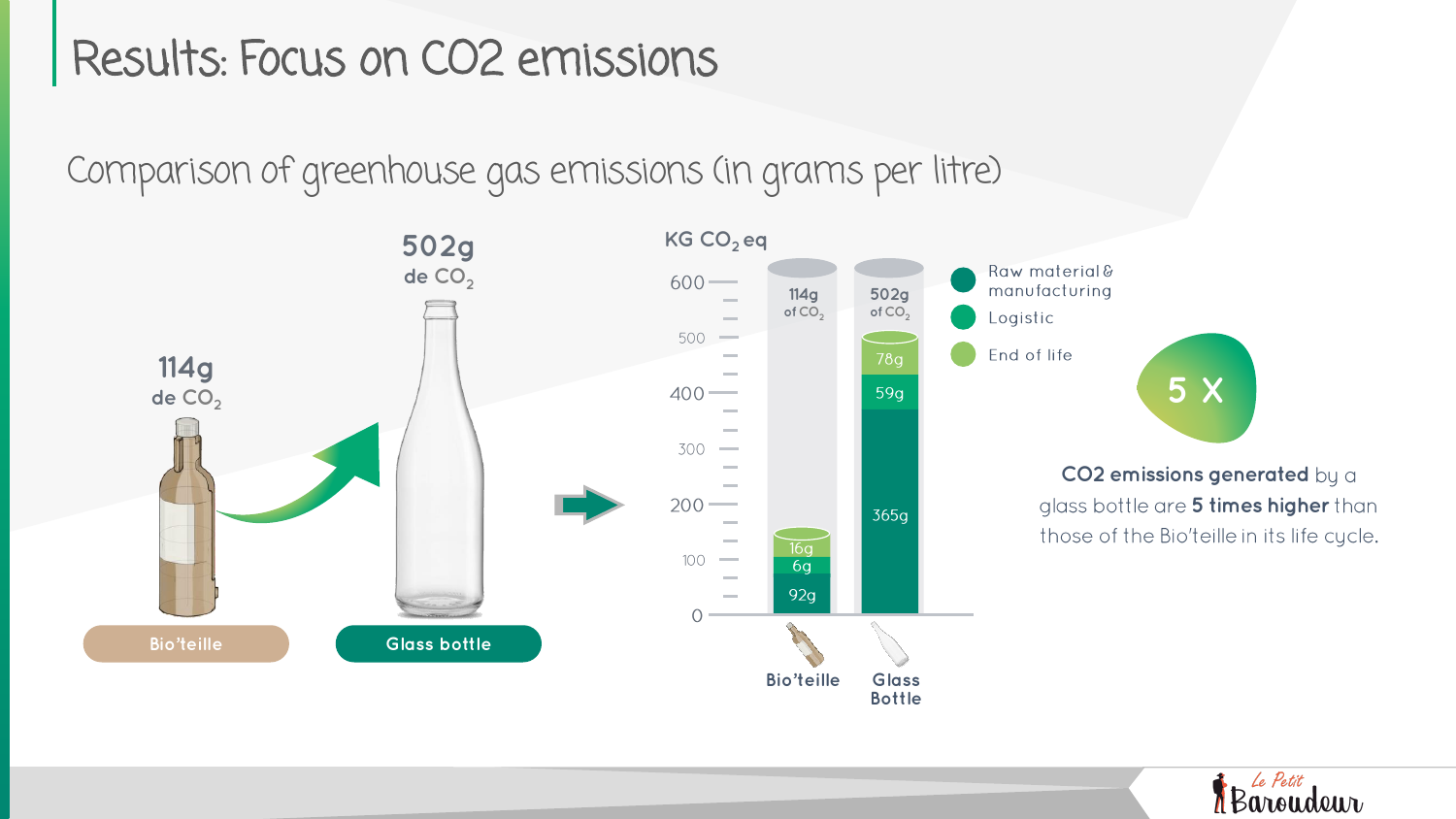### Scope of the study

Taking into account the specificities of the French waste management context



Waste management in France - ADEME & CITEO 2020 data